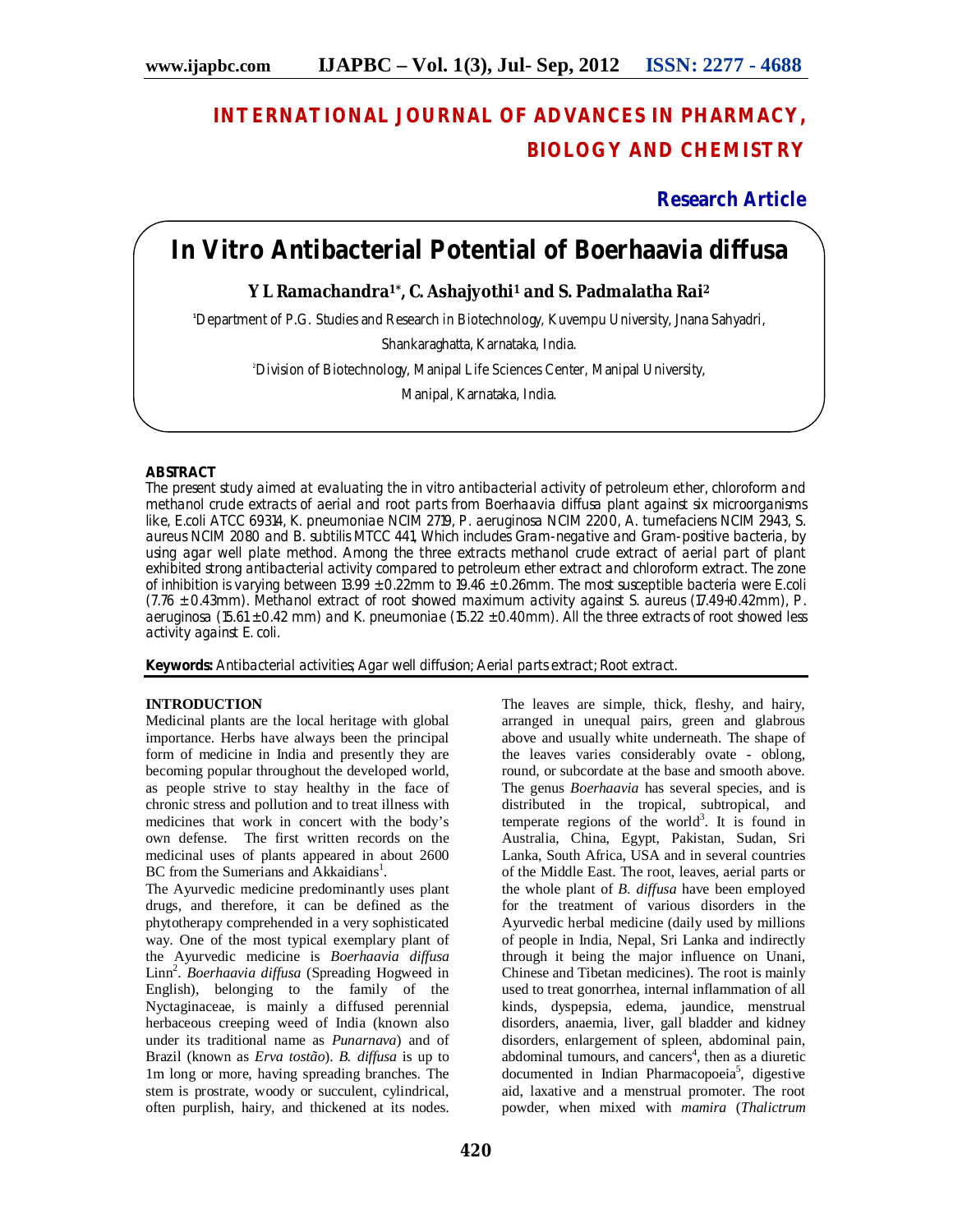*foliolosum*)*,* is used to treat eye diseases. It cures corneal ulcers and night blindness<sup>6</sup>, and helps restore virility in men. People in tribal areas use it to hasten child birth<sup>7</sup>. The juice of *B. diffusa* leaves serves as a lotion in ophthalmia. It is also administered orally as a blood purifier and to relieve muscular pain<sup>8</sup>.

The present study was undertaken to investigate antibacterial activity of *B. diffusa* against some enteric pathogens. The crude extracts of aerial and root parts of plant were tested for the potential antibacterial property.

## **METHOD**

#### **Plant material and preparation of the extract**

The leaves stem bark and roots of *B. diffusa* were collected from in and around the Davanagere, Shivamogga and Kuvempu University campus. The fresh plant materials were shade dried, powdered mechanically (sieve no.10/44). 200g of powdered material was soaked in 100ml of petroleum ether, chloroform and methanol separately for 48 h. It was filtered by using Whatman no.1 filter paper. The solvent was distilled out completely from the filtrate under the reduction pressure in Rota vapour.

#### **Phytochemical screening**

The preliminary phytochemical analysis of petroleum ether, chloroform and methanol extracts was carried out using the methods as described in $\frac{12}{12}$ .

### **Test organisms**

The standard bacterial strains were obtained from the Department of Microbiology, P.G. Center, Kuvempu University, Tolahunase, Davangere, and Karnataka, India. Four strains of Gram-negative bacteria *Escherichia coli* ATCC 69314, *Klebsiella pneumoniae* NCIM 2719, *Pseudomonas aeruginosa* NCIM 2200 and *Agrobacterium tumefaciens* NCIM 2943 and two strains of Grampositive bacteria *Staphylococcus aureus* NCIM 2080 and *Bacillus subtilis* MTCC 441 were used. The organisms were maintained on nutrient agar slants at 4°C and subculture in to nutrient broth by a picking off technique for 24 hours before use  $13$ .

#### **Preparation of culture medium and inoculation**

Nutrient agar (Hi Media, India) was used as the bacteriological medium. The media were sterilized by autoclaving at 120 °C for 20 minutes. Under aseptic conditions, in the laminar air flow, 15 ml of culture medium was dispensed into pre-sterilized petridishes to yield a uniform depth of 4 mm. After solidification of the medium, the microbial cultures were inoculated by spread plating technique.

#### **Antibacterial assay**

The extracts were dissolved in 10% aqueous dimethylsulfoxide (DMSO) to a final concentration of 100mg/ml. Pure DMSO was taken as the negative control and Ciprofloxacin 30mg/ml as the positive control, supplied by Cipla Ltd. Wells were prepared in the agar plates using a sterile cork borer of 6.0mm diameter. The 30µl, 40µl and 50µl of the petroleum ether, chloroform, methanol crude extracts and of aerial and root parts of *B. diffusa* whole plants and  $30\mu l$  control compound was introduced into the well. The plates were incubated aerobically at 35°C and examined after 24 hours. The plates were examined for microbial growth inhibition and the Inhibition Zone Diameter (IZD) measured to the nearest millimeter and compared with those produced by the commercial antibiotic Ciprofloxacin.

## **Statistical analysis**

The results of the experiment are expressed as mean  $\pm$  SE of three replicates in each test. The data were evaluated by one-way analysis of variance (ANOVA) followed by Tukey's multiple pair wise comparison tests to assess the statistical significance.

#### **RESULTS**

All the extracts were subjected to preliminary qualitative phytochemical evaluation. The phytochemical profiles of various solvent extracts from plant used in this study are presented in Table 1. The analysis revealed the presence of alkaloids, phenol, glycosides, steroids, carboxylic acid, reducing sugar, flavonoids, saponins, tannins, proteins, triterpenoids, quinines, carbohydrates and sterols. In particular, methanol extract of aerial and root parts of plant showed positive for most of the secondary metabolites except triterpenoids, quinines.

#### **Antibacterial activity of different extracts from aerial parts of** *B. diffusa*

In the present investigation, the antibacterial activity of the Petroleum ether, chloroform and Methanol crude extracts from aerial parts of *B. diffusa* plant were determined against six microorganisms. The result revealed that petroleum ether and methanol extracts except the chloroform extract showed significant zone of inhibition against bacteria like *S. aureus*  $(16.83 \pm 0.12 \text{mm})$ , 19.46 ± 0.26mm), *P. aeruginosa* (14.91 ± 0.48mm, 18.3 2± 0.29mm), *K. pneumoniae* (12.57 ± 0.30mm,  $16.91 \pm$ . 0.27mm) and *B. subtilis*  $(12.05 \pm$ 0.39mm,  $14.95 \pm 0.43$ mm) respectively. The moderate activity was shown against *A. tumefaciens*  $(11.96 \pm 0.51$ mm) and minimal inhibitory concentrations of the extract were determined against *E. coli* (08.2  $\pm$  0.25mm). The chloroform extract showed significant zone of inhibition against *S. aureus* (13.99  $\pm$  0.38mm) and *B. subtilis*  $(12.57 \pm 0.40 \text{ mm})$ . The moderate activity was shown against *A. tumefaciens* (12.56 ± 0.29mm) and minimal inhibitory concentrations of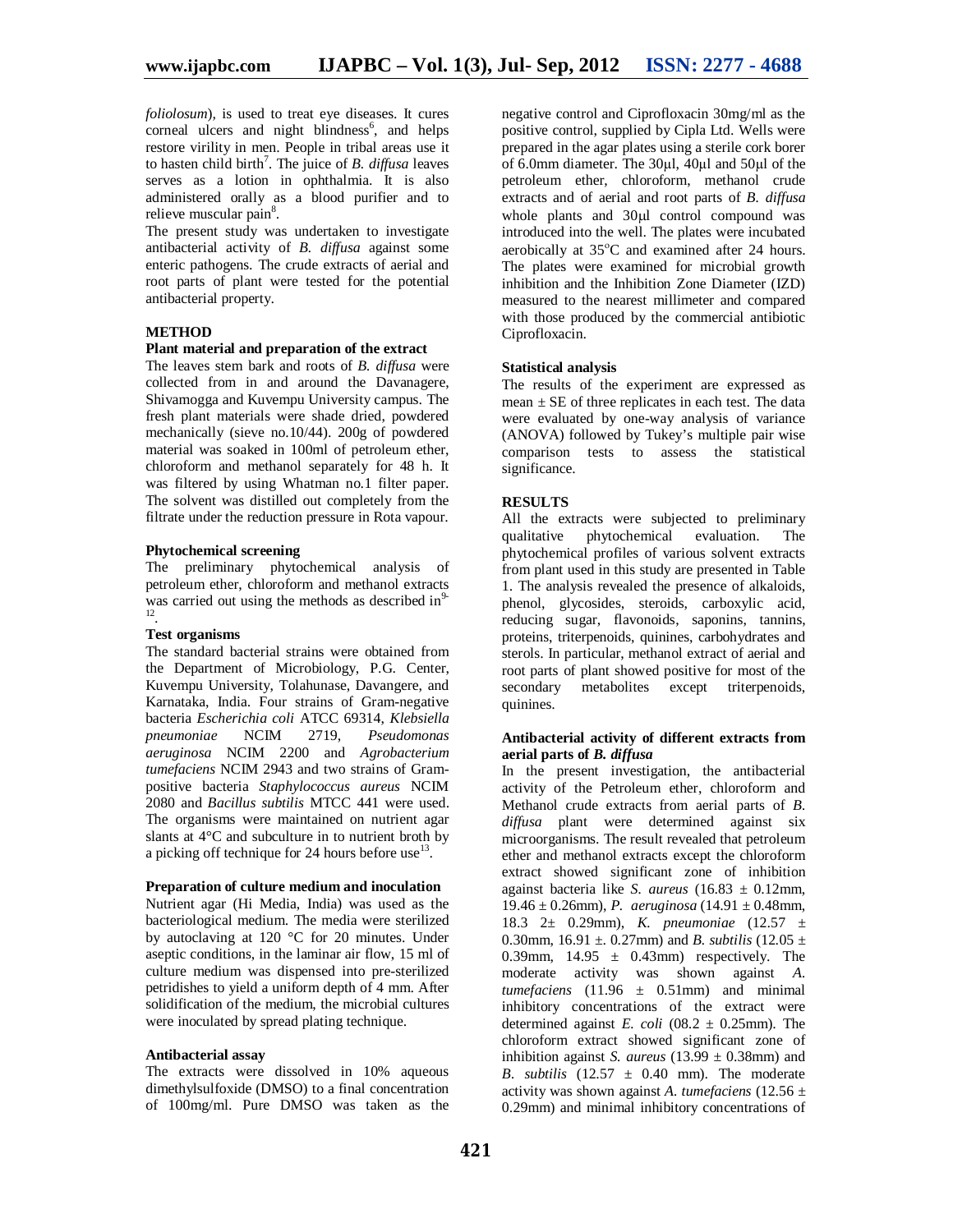the extract were determined against *E. coli* (7.76  $\pm$ 0.43mm).

#### **Antibacterial activity of different extracts from root of** *B. diffusa*

The result revealed that methanol extract of root showed maximum activity against *S. aureus* (17.49  $\pm$  0.42mm), *P. aeruginosa* (15.61  $\pm$  0.42 mm) and *K. pneumoniae*  $(15.22 \pm 0.40$ mm), compared to methanol extract, the Petroleum ether and chloroform extracts showed moderate activity against *B. subtilis* (11.53 ± 0.46mm, 9.11 ± 0.40mm) and *A. tumefaciens* (9.31 ± 0.21mm, 8.15±0.44mm) respectively. All the three extracts showed less activity against *E. coli* (7.89±0.27mm,  $5.95\pm0.06$ mm,  $9.17\pm0.17$ mm) respectively. The data is presented in Table 2.

## **DISCUSSION**

Numerous naturally occurring antimicrobials are present in animal and plant tissues (14) where they probably evolved as part of the defense mechanisms of the host against microbial invasion. There are many plants that demonstrate antimicrobial activity (15) and these plants have found application in the food industry as antibacterial and antifungal agents (16). Extracts of leaves of *Boerhaavia diffusa, Alchornea cordifolia*, and *Bridellia micrantha* were investigated for antibacterial activity against *Helicobacter pylori*, *Salmonella typhi*, *Salmonella enteritidis*, *Shigella (*17). Plant extracts of *Boerhaavia diffusa, Ocimum sanctum, Jatropha gossypifolia, Azadirachta indica, Solidago virgaurea*, and *Commelina benghalensis* were used to investigate antibacterial activity against six bacterial strains *Pseudomonas testosteroni, Staphylococcus epidermidis, Klebsiella pneumoniae, Bacillus subtilis, Proteus morganii, Micrococcus flavus*.

Abo and Ashidi reported antimicrobial potential of *B. diffusa, Bridelia micrantha, Alchornea* 

*cordifolia* and sourced from traditional healers through an ethnobotanical survey of anti-infective plants in Egbado South in Ogun State, Nigeria (18). On the basis of the report, Abo and Ashidi (18) in the present study pet ether, chloroform and methanol crude extracts of aerial parts, root of *B. diffusa* were tested against both Gram positive and Gram negative bacteria by agar well method. The result revealed that, the zone of inhibition of Petroleum ether extract  $(16.83 \pm 0.12 \text{mm})$ , chloroform (13.99  $\pm$  0.22mm), methanol extract  $(19.46 \pm 0.26$ mm), the zone of inhibition is varying between  $13.99 \pm 0.22$ mm to  $19.46 \pm 0.26$ mm. These data indicated that methanol crude extract of aerial part of plant exhibited strong antibacterial activity compared to petroleum ether extract. The chloroform extract of both aerial and root extract shown relatively less antibacterial activity.

### **CONCLUSION**

In the present study the antibacterial activity of *B. diffusa* may be attributed to individual or synergistic effect of phytoconsitituents present in it. The petroleum ether and methanol extracts of aerial parts and root of *B. diffusa* whole plant exhibited significant wide spectrum of antibacterial activity against both Gram's positive and Gram's negative bacteria. The present results will form the basis for selection of plant species for further studies which aimed at the isolation and structural elucidation of antibacterial active constituents from the plant has been initiated.

|                  |                                 | <b>Aerial parts</b>                 |                            | Root                         |                                     |                          |  |
|------------------|---------------------------------|-------------------------------------|----------------------------|------------------------------|-------------------------------------|--------------------------|--|
| <b>TEST</b>      | Pet.<br>Ether<br><b>Extract</b> | <b>Chloroform</b><br><b>Extract</b> | Methanol<br><b>Extract</b> | Pet. Ether<br><b>Extract</b> | <b>Chloroform</b><br><b>Extract</b> | Methanol<br>Extract      |  |
| Alkaloids        | $+$                             |                                     | $+$                        | $+$                          |                                     | $^{+}$                   |  |
| Phenols          | $^{+}$                          |                                     | $+$                        | $^{+}$                       |                                     | $^{+}$                   |  |
| Glycosides       | $+$                             | $^{+}$                              | $^{+}$                     | $\overline{\phantom{0}}$     | $^{+}$                              | $+$                      |  |
| Steroids         |                                 |                                     | $^{+}$                     |                              |                                     | $^{+}$                   |  |
| Carboxylic acids |                                 | $^{+}$                              | $^{+}$                     | $^{+}$                       | $^{+}$                              | $^{+}$                   |  |
| Reducing sugars  | $^{+}$                          |                                     | $^{+}$                     | $^{+}$                       |                                     | $^{+}$                   |  |
| Triterpenoids    |                                 |                                     | ٠                          | ۰                            |                                     |                          |  |
| Flavonoids       | $^{+}$                          |                                     | $^+$                       | $^{+}$                       |                                     | $^{+}$                   |  |
| Saponins         | $^{+}$                          |                                     | $^{+}$                     | $^{+}$                       |                                     | $^{+}$                   |  |
| Tannins          |                                 |                                     | $^{+}$                     |                              | $^{+}$                              | $^{+}$                   |  |
| Proteins         |                                 | $^{+}$                              | $^{+}$                     |                              | $^{+}$                              | $+$                      |  |
| Carbohydrates    | $+$                             | $^{+}$                              | $^{+}$                     | $^{+}$                       | ۰                                   | $+$                      |  |
| <b>Ouinines</b>  |                                 | -                                   | $\overline{\phantom{a}}$   | $\overline{\phantom{a}}$     | ۰                                   | $\overline{\phantom{0}}$ |  |
| <b>Sterols</b>   |                                 |                                     | $^+$                       |                              |                                     | $\pm$                    |  |

**Table 1: Table shows phytochemical detection of bioactive components in** *B. diffusa*